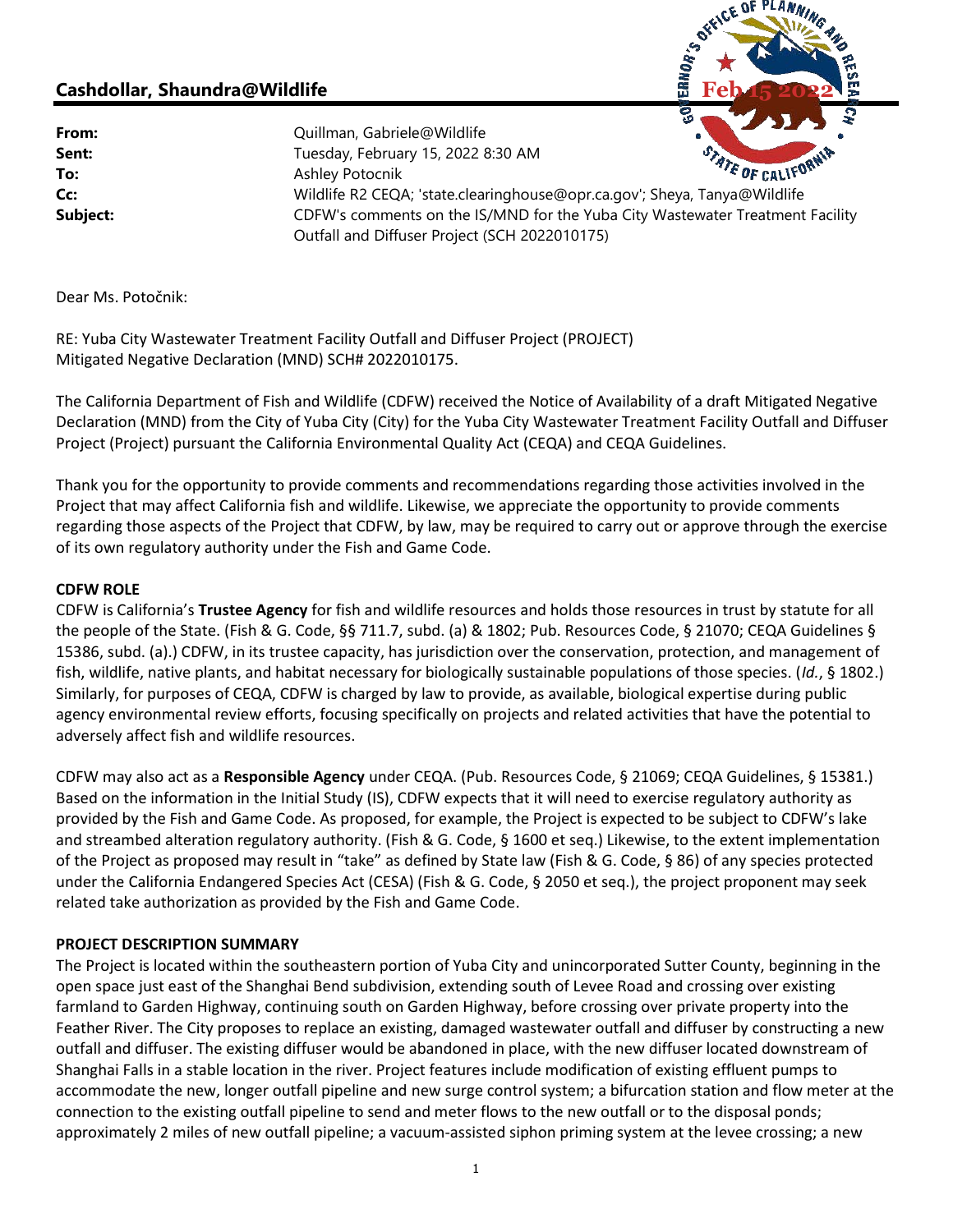diffuser structure consisting of 250 feet of new 36-inch welded steel pipe buried within the Feather River, with sixteen 12-inch-diameter risers with ports extending above the riverbed; a new permanent access ramp along the Feather River West Levee; new power connections to the bifurcation station and vacuum-assisted siphon building; and acquisition of easements to accommodate these features on affected properties, along with temporary construction easements.

#### COMMENTS AND RECOMMENDATIONS

CDFW offers the comments and recommendations below to assist the City in adequately identifying and/or mitigating the Project's significant, or potentially significant, direct and indirect impacts on fish and wildlife (biological) resources.

#### California Endangered Species Act

CDFW is responsible for ensuring appropriate conservation of fish and wildlife resources including threatened, endangered, and/or candidate plant and animal species, pursuant to the CESA. CDFW recommends that a CESA Incidental Take Permit (ITP) be obtained if the Project has the potential to result in "take" (Fish & G. Code § 86 defines "take" as "hunt, pursue, catch, capture, or kill, or attempt to hunt, pursue, catch, capture, or kill") of State-listed CESA species, either through construction or over the life of the Project.

Please note that mitigation measures that are adequate to reduce impacts to a less-than significant level to meet CEQA requirements may not be enough for the issuance of an ITP. To issue an ITP, CDFW must demonstrate that the impacts of the authorized take will be minimized and fully mitigated (Fish & G. Code §2081 (b)). To facilitate the issuance of an ITP, if applicable, CDFW recommends the MND include measures to minimize and fully mitigate the impacts to any State-listed species the Project has potential to take. CDFW encourages early consultation with staff to determine appropriate measures to facilitate future permitting processes and to engage with the U.S. Fish and Wildlife Service and/or National Marine Fisheries Service to coordinate specific measures if both state and federally listed species may be present within the Project vicinity.

#### Swainson's Hawk

Swainson's hawks (Buteo swainsoni) are known to nest within the vicinity of the Project area, with 11 known nesting locations recorded within three miles of the Project area. Construction activities occurring near an active Swainson's hawk nest could result in significant impacts to the species, including nest abandonment and/or loss of nest trees or potential nest trees.

Mitigation Measure Bio-2 partially addresses these potential impacts by requiring a pre-construction survey for Swainson's hawk to be carried out within 15 days prior to the start of construction if construction activities will start between March 1 and September 15. CDFW does not concur that this measure is sufficient to reduce the Project's potential impacts on Swainson's hawks to less than significant. The effectiveness of Swainson's hawk nesting surveys is highly dependent on the time of year in which they are conducted. For example, nests are particularly difficult to locate during late spring (approximately April 21 to June 10) because most trees are fully leafed out, reducing nest visibility, and visible Swainson's hawk activity around the nest is typically minimal, with females brooding and males spending hours foraging away from the nest. Furthermore, nests may be missed circumstantially even by experienced surveyors during optimal survey periods. To avoid missing instances of nesting, CDFW recommends the City require at least two nesting surveys prior to construction, following the timing and methodology described in the Swainson's Hawk Technical Advisory Committee's 'Recommended Timing and Methodology for Swainson's Hawk Nesting Surveys in California's Central Valley' (attached).

#### Bank Swallow

The IS identifies three bank swallow (Riparia riparia) nesting colonies within three miles of the Project area, and states that "(p)otentially suitable (bank swallow) habitat could occur along limited portions of the steep western bank of the Feather River." The IS assumes that implementation of the general nesting bird avoidance survey described in Mitigation Measure Bio-3 will avoid direct take of bank swallow and reduce impacts to less than significant; however this measure does not address potential Project impacts to bank swallow habitat which would be potentially significant.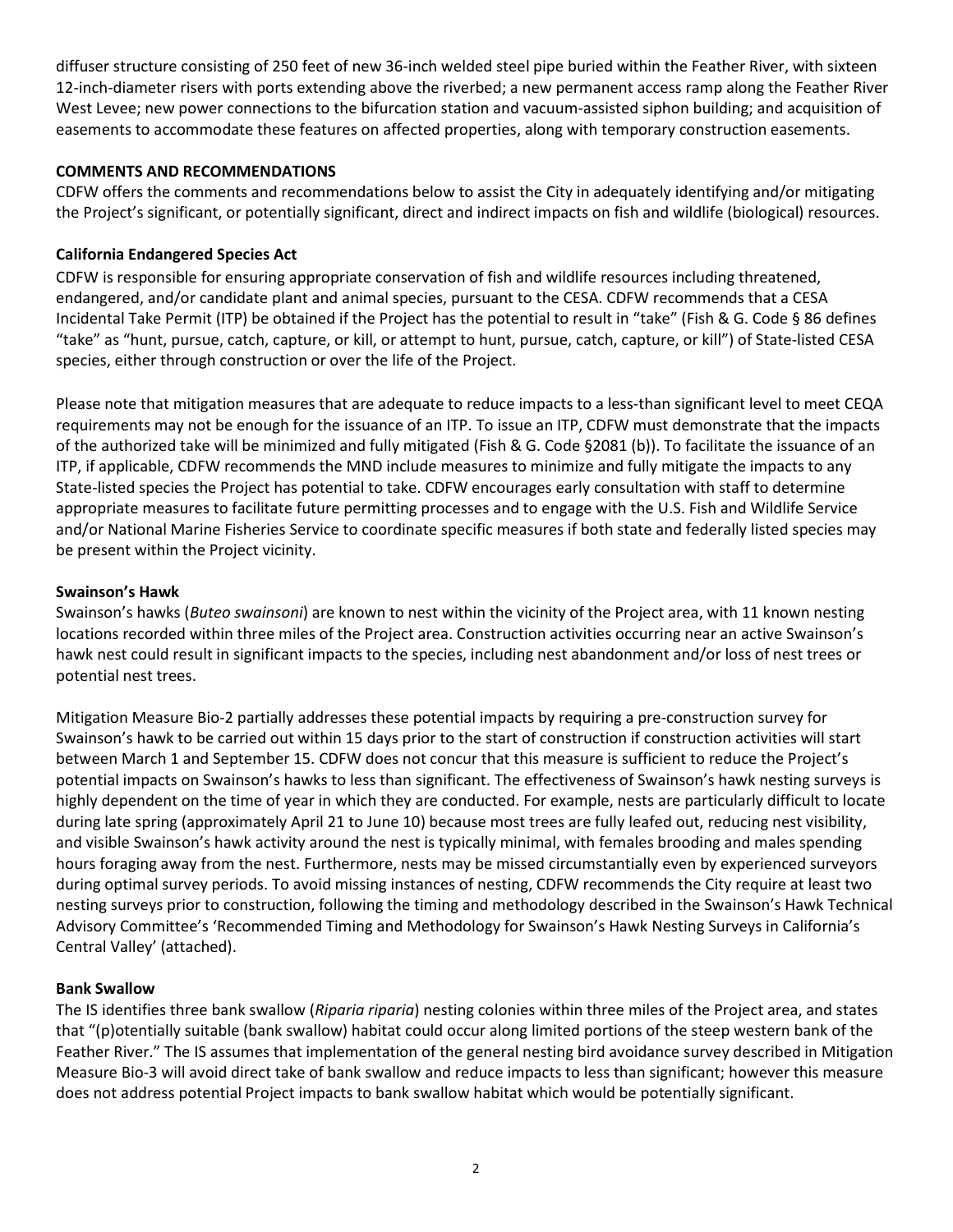Approximately 70-90% of the California bank swallow population nests along the Sacramento and Feather Rivers (Humphrey and Garrison, 1986; Garrison et al, 1987; CDFG, 1992). Loss of nesting habitat due to alterations of the riverbanks and flow patterns has been identified as the most important overall threat to bank swallows in California (Bank Swallow Technical Advisory Committee, 2013). If the Project may result in loss or degradation of potential bank swallow habitat, it could result in a significant adverse impact on the species even if direct mortality is avoided.

To address this potential impact, CDFW recommends the IS be revised to include a delineation of potential bank swallow habitat at or near the Project area and an analysis of the Project's potential to impact the habitat. CDFW strongly recommends the Project avoid direct impacts to bank swallow habitat. If impacts are unavoidable, CDFW recommends they be mitigated by protecting existing bank swallow habitat via a conservation easement and/or restoring historic bank swallow habitat by removing revetment from stabilized banks. For more detailed recommendations regarding bank swallow avoidance and mitigation, please see pages 32 and 33 of the Bank Swallow Technical Advisory Committee's (2013) 'Bank Swallow (Riparia riparia) Conservation Strategy for the Sacramento River Watershed', available online at https://www.sacramentoriver.org/bans/index.php?id=recovery.

# Central Valley Spring-Run Chinook Salmon

Mitigation Measure BIO-4 proposes to minimize impacts to special-status fish species by, among other things, confining the in-water work period to between June 1 and October 31. As noted in the IS, this work period overlaps with the migration periods of Central Valley spring-run Chinook salmon, a CESA-listed species. In-water Project activities carried out during June in particular may result in take of Central Valley spring-run Chinook salmon. To avoid take, CDFW recommends an in-water work period of July 1 – October 1 (or as late as October 31 if an extension is needed). If inwater work is scheduled outside of this time period, CDFW recommends the City obtain a CESA ITP prior to starting construction. If the City decides to seek a CESA ITP, CDFW encourages the City to begin the process early to avoid project delays.

# ENVIRONMENTAL DATA

CEQA requires that information developed in environmental documents be incorporated into a database which may be used to make subsequent or supplemental environmental determinations. (Pub. Resources Code, § 21003, subd. (e).) Accordingly, please report any special-status species and natural communities detected during Project surveys to the California Natural Diversity Database (CNDDB). The types of information reported to CNDDB can be found at the following link: https://wildlife.ca.gov/Data/CNDDB/Plants-and-Animals. The completed form can be sent electronically to CNDDB at the following email address: CNDDB@wildlife.ca.gov.

# FILING FEES

The Project, as proposed, would have an impact on fish and/or wildlife, and assessment of filing fees is necessary. Fees are payable upon filing of the Notice of Determination by the Lead Agency and serve to help defray the cost of environmental review by CDFW. Payment of the fee is required in order for the underlying project approval to be operative, vested, and final. (Cal. Code Regs, tit. 14, § 753.5; Fish & G. Code, § 711.4; Pub. Resources Code, § 21089.)

# **CONCLUSION**

CDFW appreciates the opportunity to comment on the MND to assist the City in identifying and mitigating Project impacts on biological resources.

Questions regarding this email or further coordination should be directed to Gabriele Quillman, Environmental Scientist, at gabriele.quillman@wildlife.ca.gov.

Regards,

Gabriele (Gabe) Quillman She/Her California Department of Fish and Wildlife – North Central Region 1701 Nimbus Road, Suite A